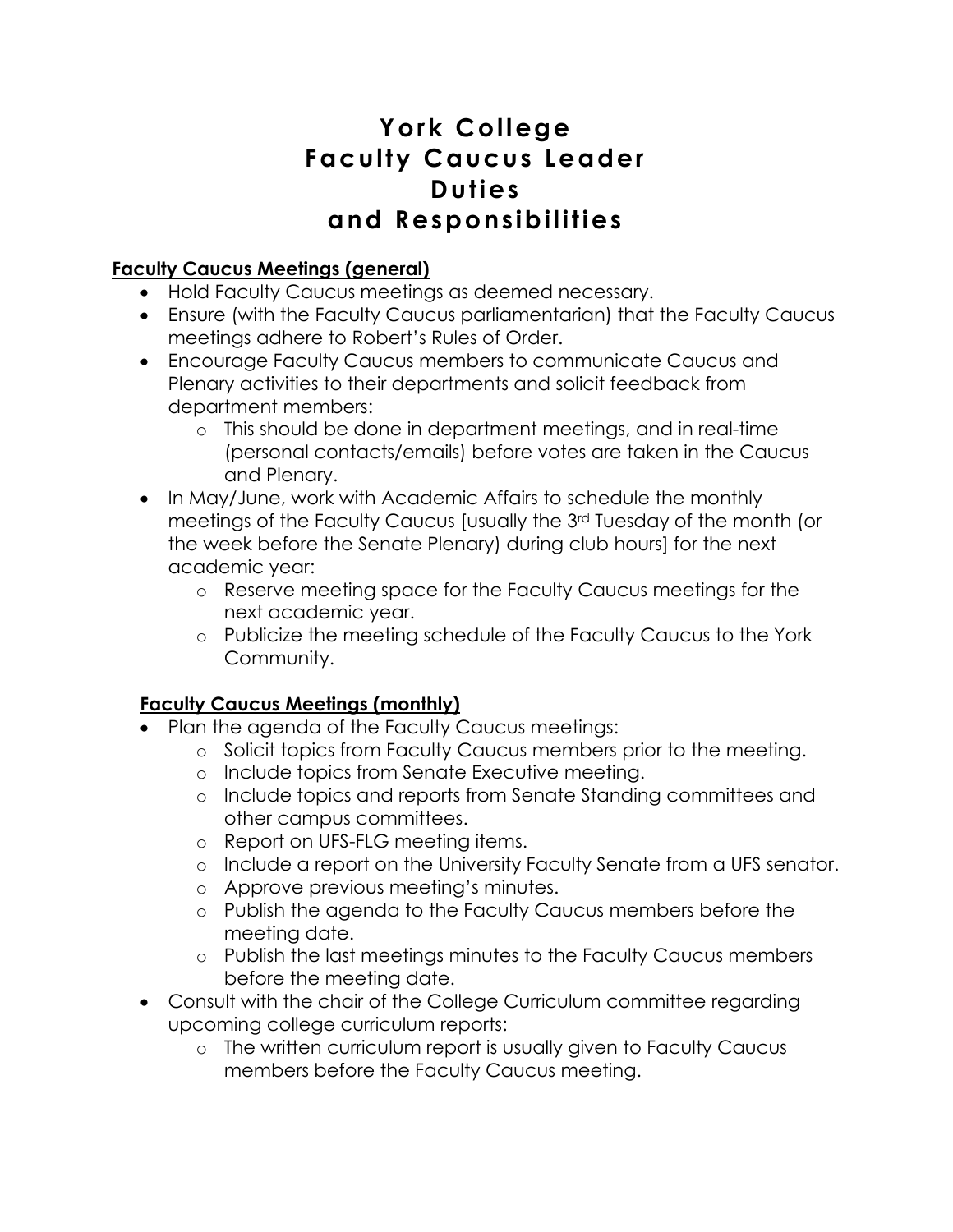- o A discussion of the report is usually scheduled for the caucus meeting.
- o The chair of the College Curriculum committee is invited to lead this discussion.
- Chair the Faculty Caucus meetings:
	- o Have plans for the vice-chair to chair the meetings in case of emergencies or illnesses of the chair.
- Call and chair a Faculty Caucus meeting in early September the year after service to elect a new Faculty Caucus chair, vice-chair, parliamentarian, and secretary.

## **Senate Plenary Meeting**

- Attend Senate Executive Committee meetings.
- Attend Senate Plenary meetings.
- Present Faculty Caucus report at Plenary meeting.

## **Elections and Committees**

- Oversee the staffing and functioning of faculty committees:
	- o Senate Standing committees (as listed in the York Charter).
		- Needs determined by FC chair's records.
	- o Campus committees (eg. York College Association, Auxiliary).
		- Needs communicated by York administration.
	- o University committees (eg. University Faculty Senate, Faculty Student Disciplinary Committee).
		- Needs communicated by UFS and York Administration.
	- o Executive Search committees.
		- Needs communicated by York administration.
- Maintain rosters of committee membership, leadership, and tenure in office.
- Monitor the attendance of University Faculty Senate members at UFS meetings.
- In February, announce to the York full time faculty available committee openings for the next academic year.
- In March, hold elections of faculty to serve as the University Faculty senators and alternates in the Faculty Caucus.
- In May, hold elections of faculty to faculty committees in the Faculty Caucus.
	- o Publish committee lists after the election:
		- Indicate which returning member will convene the first meeting and elect committee officers.
- Coordinate communications between committees, and the Faculty Caucus and Senate Plenary.
- Consult with committee leadership on committee focus.